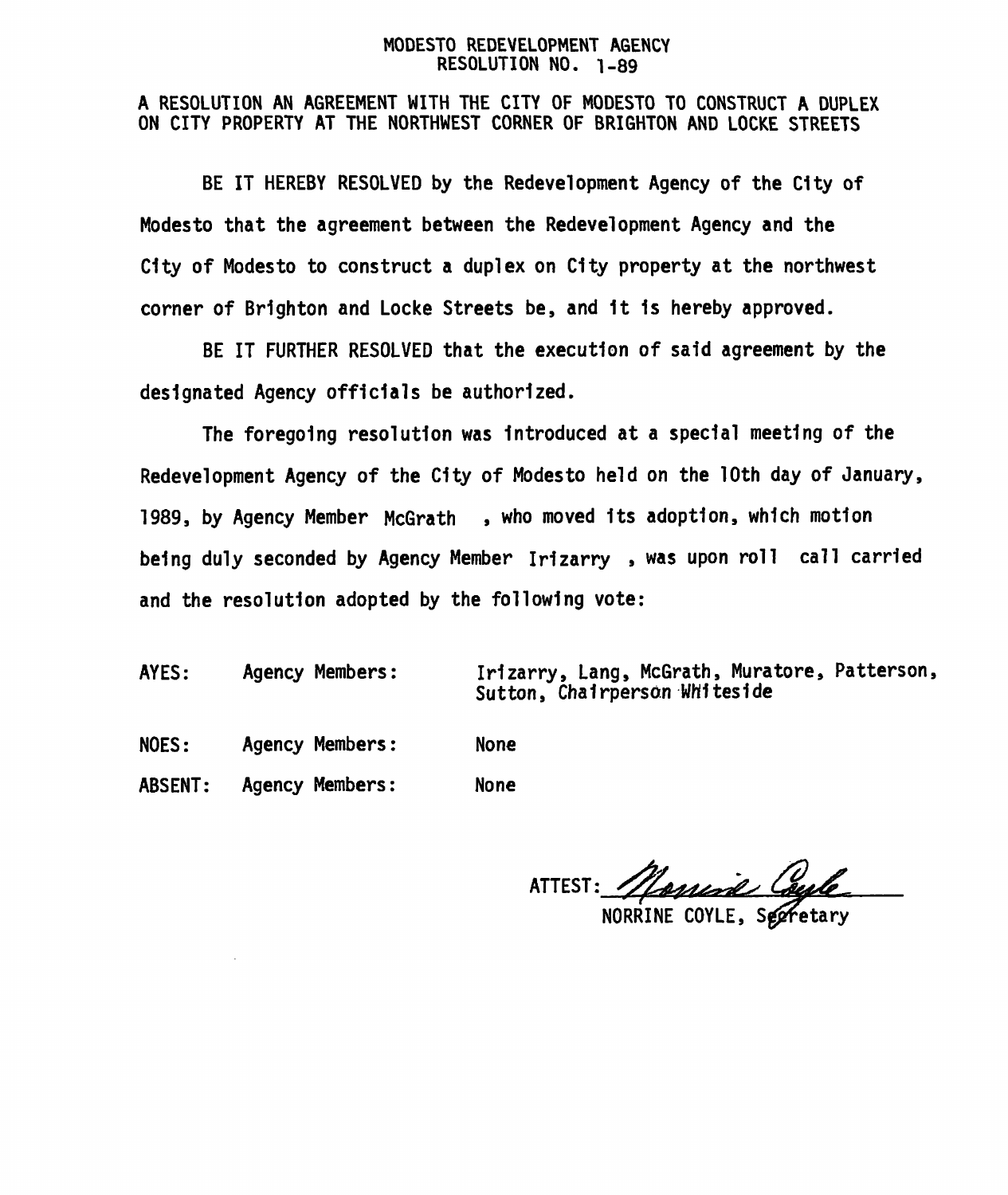#### **MODESTO REDEVELOPMENT AGENCY RESOLUTION NO. 2-89**

### **<sup>A</sup> RESOLUTION ADOPTING A PLAN ENTITLED A "REPLACEMENT HOUSING PLAN" FOR THE MODESTO REDEVELOPMENT PROJECT.**

**WHEREAS, Section 33413.5 of the Health and Safety Code of the State of California requires the Modesto Redevelopment Agency to adopt a Replacement Housing Plan relating to the replacement of dwelling units for the Modesto Redevelopment Project,**

**NOW, THEREFORE, BE IT RESOLVED by the Redevelopment Agency of the City of Modesto that the plan entitled "Replacement Housing Plan" marked Exhibit A and attached hereto is hereby adopted.**

**The foregoing resolution was introduced at a special meeting of the Redevelopment Agency of the City of Modesto held on the <sup>10</sup> day Of January , 1989, by Agency Member McGrath , who moved its adoption, which motion being duly seconded by Agency Member Irizarry was upon roll call carried and the resolution adopted by the following vote:**

**AYES: Agency Members: Irizarry, Lang, McGrath, Muratore, Patterson, Sutton, Mayor Whiteside**

**Agency Members: NOES: None**

**ABSENT: Agency Members: None**

Adama C<br>COYLE, Sex **ATTEST:**

**(SEAL)**

**APPROVED AS TO FORM: By STAN T. YAMAMOTO, General Coufisel**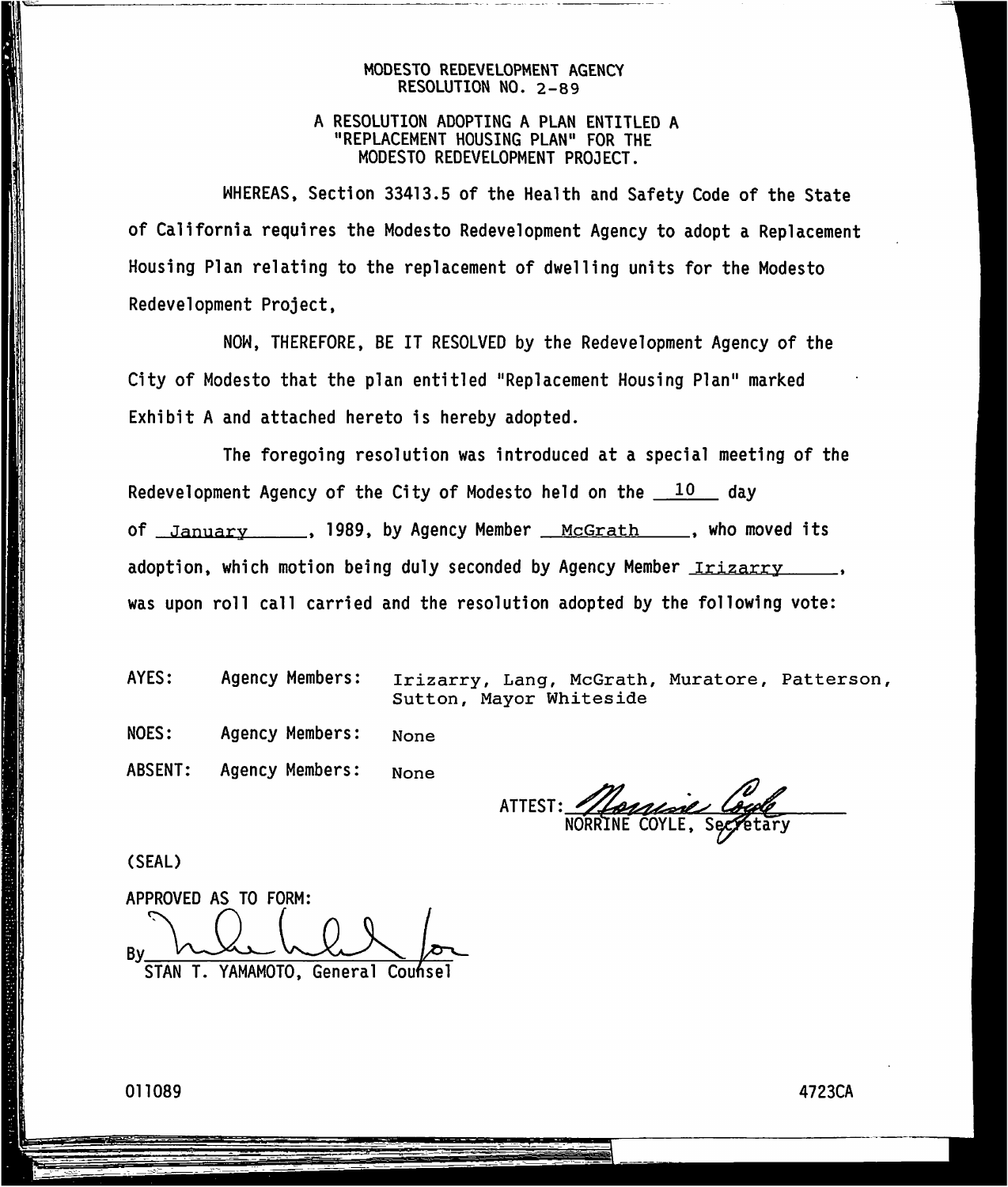### Replacement Housing Plan **for the** Modesto Redevelopment Protect

**This plan <sup>1</sup> <sup>s</sup> required pursuant to Section 33413.5 of the Health and Safety Code of the State of California. As part of the Modesto Redevelopment Project, the Modesto Redevelopment Agency removed two dwelling units from the low- and moderate-income housing market. These two units were located at what was known as the Lincoln School Site, now the Shops at Lincoln School.**

**These two units are to be replaced by construction of <sup>a</sup> duplex at the northwest corner of Brighton Avenue and Locke Road 1 <sup>n</sup> the City of Modesto on property owned by the City of Modesto. The duplex will be constructed pursuant to an agreement between the Redevelopment Agency and the Modesto City Schools Regional Occupational Program.**

**Funding for construction of the duplex will be from the contingency reserves of the Redvelopment Agency.**

**Pursuant to the agreement between the Redevelopment Agency and the Modesto City Schools, the duplex will be constructed during the 1989-90 school year.**

**Once the duplex is constructed, 1t will either be leased to persons or families of low or moderate income, or sold subject to the requirements regarding low and moderate Income persons and families as contained 1 <sup>n</sup> Section 33413 of the Health and Safety Code.**

**Finally, it is the finding of the Agency that the replacement housing does not require the approval of the voters pursuant to Article XXXIV of the California Constitution.**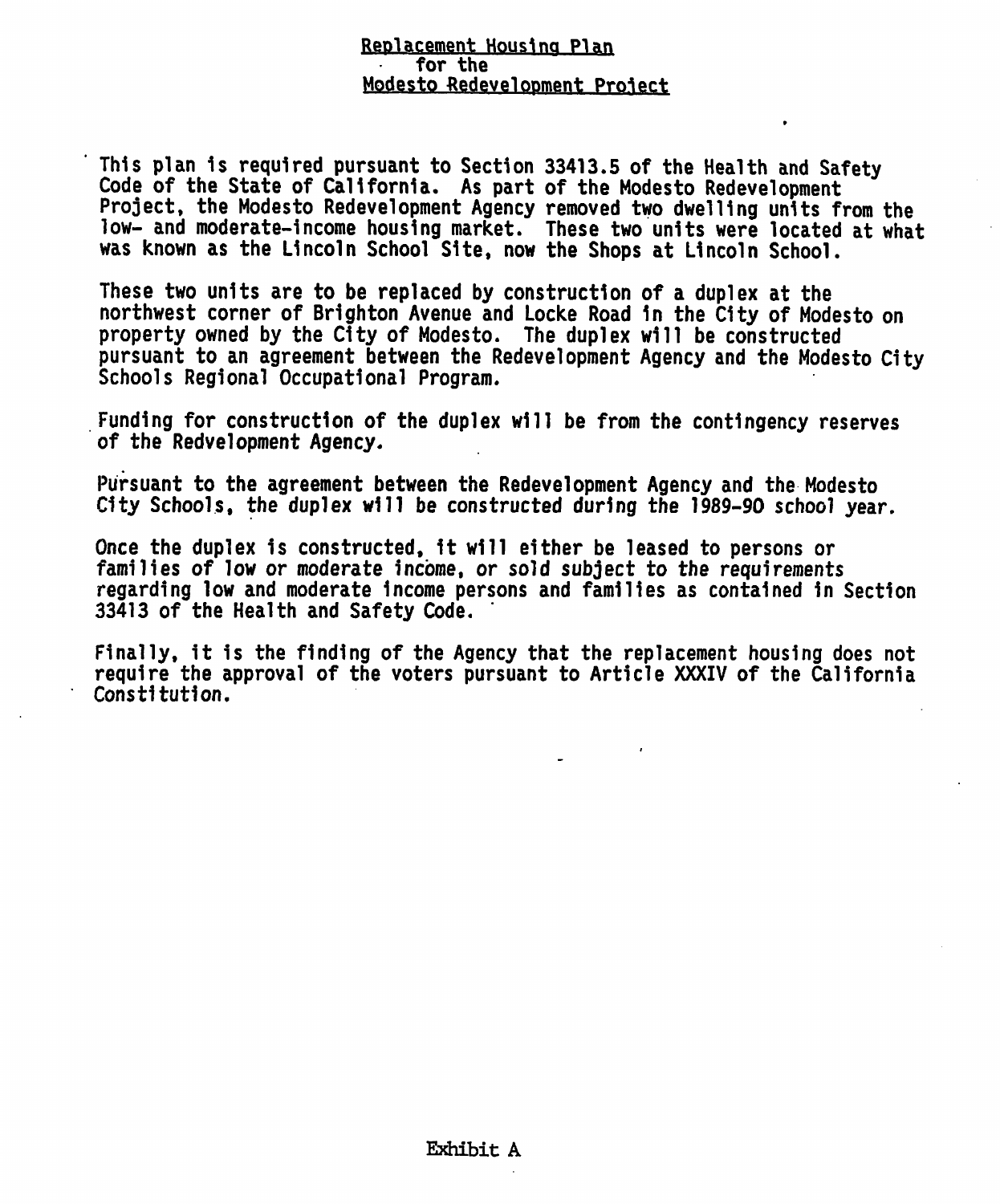#### MODESTO REDEVELOPMENT AGENCY RESOLUTION NO. 3-89

A RESOLUTION REJECTING ALL BIDS FOR MAKING HANDICAP CORRECTIONS AT MODESTO CENTRE PLAZA, OPENED IN THE OFFICE OF THE CITY CLERK ON OCTOBER 11, 1988, AND AUTHORIZING NEW CALL FOR BIDS

WHEREAS, Resolution No. 20-88, adopted by the Redevelopment Agency of the City of Modesto on September 13, 1988, approved the plans and specifications for making handicap corrections at Modesto Centre Plaza , and authorized call for bids; and

WHEREAS , the bids received for making handicap corrections at Modesto Centre Plaza were opened at 3:05 p.m. on October 11, 1988, and later tabulated by the Assistant to Executive Director for the consideration of the Council; and

WHEREAS, only one bid was received which was substantially higher than the designer's estimate, and staff recommends rejecting the bid and rebidding the project and reducing the scope of the project.

NOW, THEREFORE BE IT RESOLVED by the Redevelopment Agency of the City of Modesto that the bid received for making handicap corrections at Modesto Centre Plaza, and opened in the Office of the City Clerk on October 11, 1988, is hereby rejected.

BE IT FURTHER RESOLVED by the Redevelopment Agency of the City of Modesto that new call for bids for making handicap corrections at Modesto Centre Plaza 1<sup>s</sup> hereby approved.

The foregoing resolution was Introduced at <sup>a</sup> special meeting of the Redevelopment Agency of the City of Modesto held on the <sup>10</sup>th day of January, 1989, by Agency Member Lang , who moved Its adoption, which motion being duly seconded by Agency Member Irizarry , was upon roll call carried and the resolution adopted by the following vote:

AYES: Agency Members: Irizarry, Lang, Muratore, Patterson, Sutton

Agency Members: McGrath, Chairperson Whiteside NOES:

ABSENT: Agency Members: None

ATTEST: NORRINE COYLE, Sectetary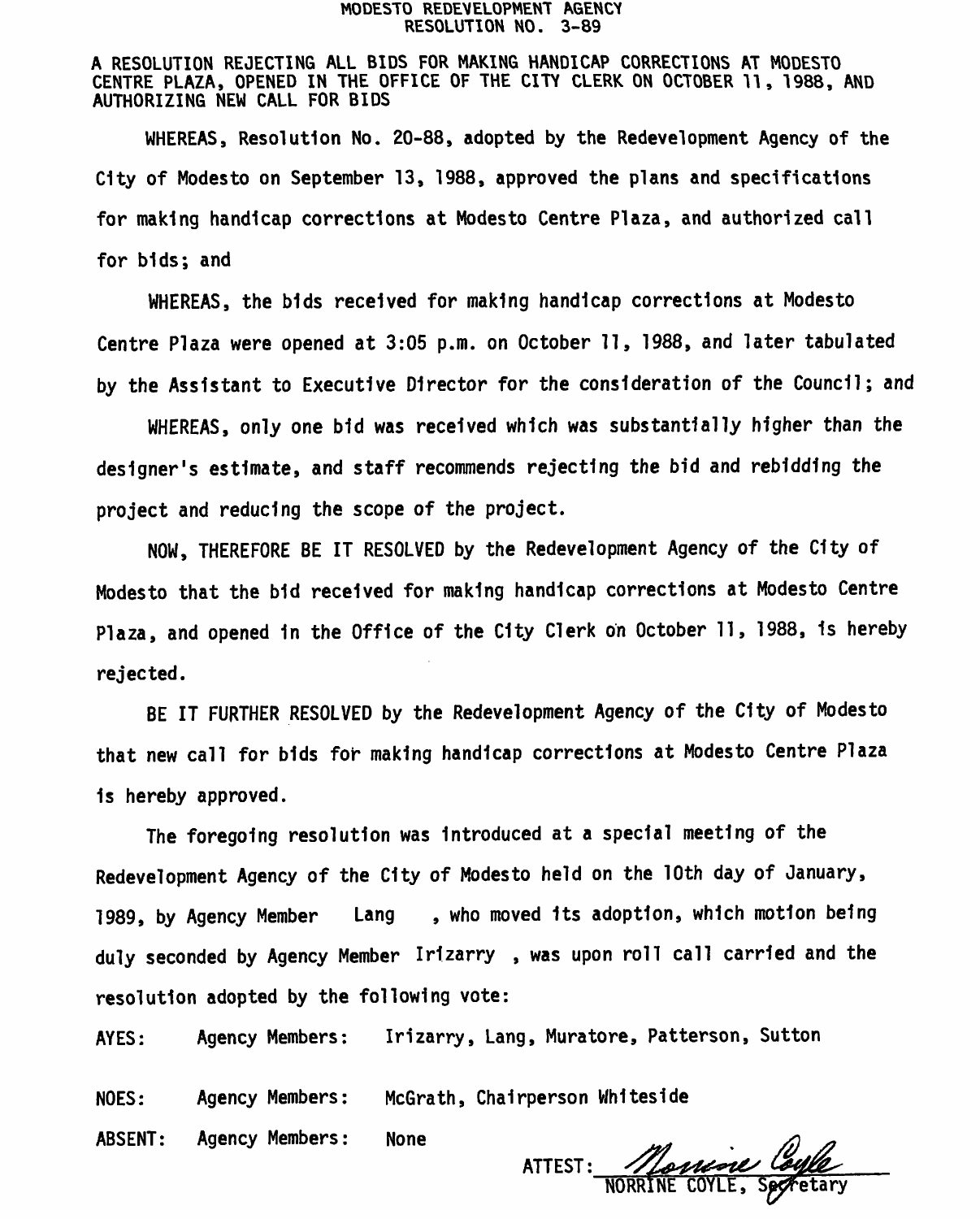#### **MODESTO REDEVELOPMENT AGENCV RESOLUTION NO. 4-89**

### **<sup>A</sup> RESOLUTION APPROVING PLANS AND SPECIFICATIONS AND AUTHORIZING CALL FOR BIDS FOR MODESTO CENTRE PLAZA HANDICAP MODIFICATIONS**

BE IT HEREBY RESOLVED by the Redevelopment Agency of the City of Modesto as follows:

SECTION 1. The plans and specifications for the Modesto Centre Plaza handicap modifications, copies of which are on file, are hereby accepted and approved.

SECTION 2. The City Clerk is hereby authorized to call for public competitive sealed bids for the above named project, to be opened in the office of the City Clerk, 801 11th Street, in the City of Modesto, on June 13, 1989, at <sup>11</sup>:10 a.m., and the City Clerk is hereby directed to give notice inviting such sealed bids in the time, form,and manner provided by law.

SECTION 3. After the bids are opened, they shall be tabulated and analyzed and <sup>a</sup> report submitted to the Redevelopment Agency.

The foregoing resolution was introduced at <sup>a</sup> special meeting of the Redevelopment Agency of the City of Modesto held on the 23rd day of May, 1989, by Agency Member McGrath, who moved its adoption, which motion being duly seconded by Agency Member Lang, was upon roll call carried and the resolution adopted by the following vote:

AYES: Agency Members:

Irizarry, Lang, McGrath, Muratore, Patterson, Sutton, Chairperson Whiteside

NOES: Agency Members : None

ABSENT: Agency Members : None

• */<sup>I</sup> <sup>s</sup>* ATTEST: <sup>&</sup>gt;^<sup>2</sup> NORklNE COYLE, Secretary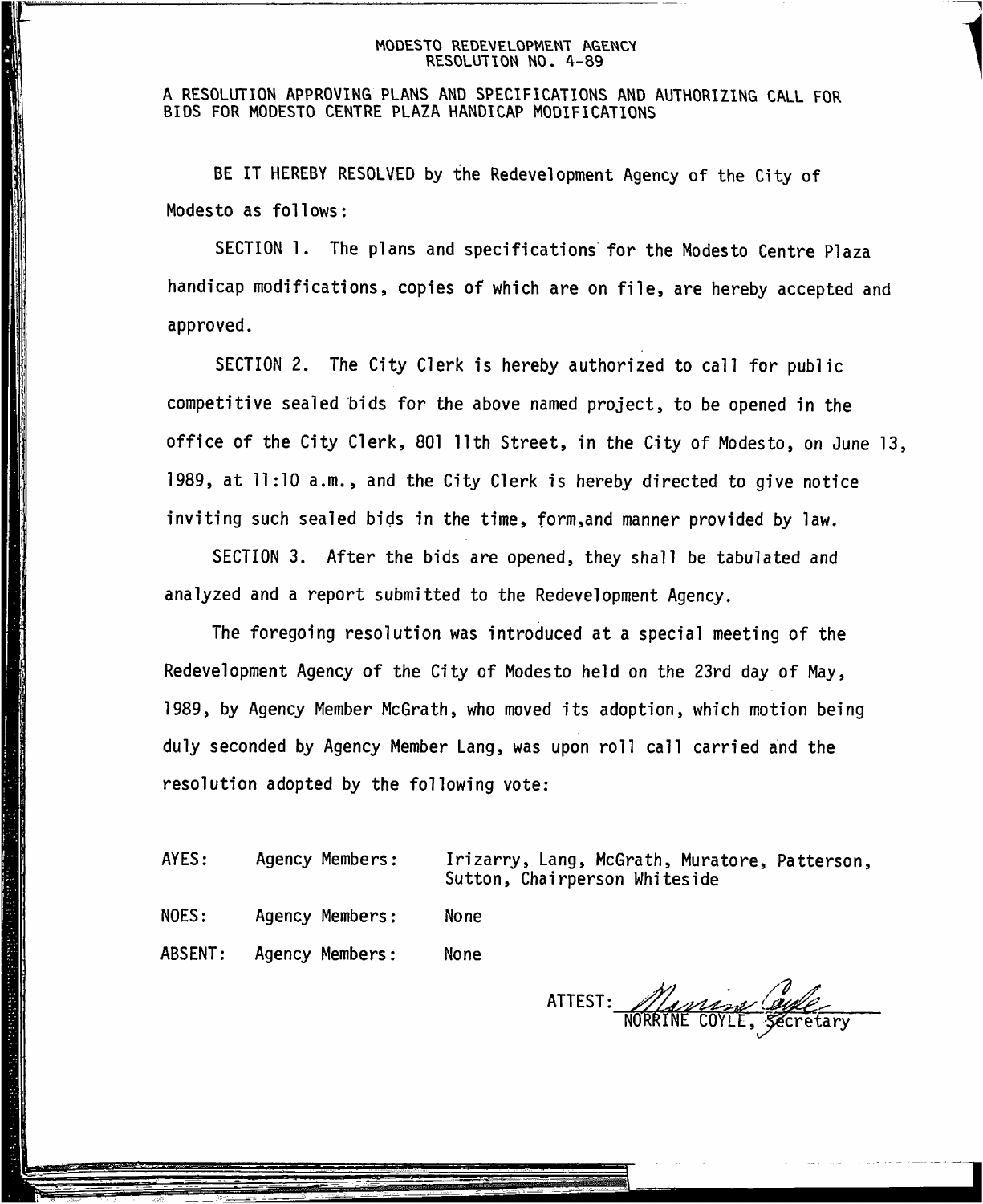#### **MODESTO REDEVELOPMENT &GENCV RESOLUTION NO.** <sup>5</sup>-<sup>89</sup>

## **<sup>A</sup> RESOLUTION ACCEPTING THE BID OF HOWELL CONSTRUCTION, INC. FOR THE MODESTO CENTRE PLAZA HANDICAP MODIFICATIONS**

WHEREAS, Resolution No. 4-89, adopted by the Redevelopment Agency of the City of Modesto on May 23, 1989, approved the plans and specifications for the Modesto Centre Plaza handicap modifications and authorized the calling for bids; and

WHEREAS, the bids received for the Modesto Centre Plaza handicap modifications were opened at <sup>11</sup>:<sup>10</sup> <sup>a</sup>.m. on June <sup>13</sup>, 1989, and later tabulated by the Director of Finance for the consideration of the Agency; and

WHEREAS, the Director of Finance has recommended that the bid of Howell Construction, Inc. in the amount of \$14,<sup>547</sup> be accepted as the lowest responsible bid.

NOW, THEREFORE, BE IT RESOLVED by the Redevelopment Agency of the City of Modesto that the bid of Howell Construction, Inc. in the amount of \$14,<sup>547</sup> be accepted and the execution of a contract by the City's designated officials be authorized.

The foregoing resolution was introduced at <sup>a</sup> special meeting of the Redevelopment Agency of the City of Modesto held on the <sup>27</sup>th day of June, <sup>1989</sup>, by Agency Member McGrath , who moved its adoption, which motion being duly seconded by Agency Member Irizarry , was upon roll call carried and the resolution adopted by the following vote:

AYES:

Agency Members: Irizarry, Lang, McGrath, Muratore, Patterson, Mayor Whiteside

NOES: Agency Members: None

ABSENT: Agency Members: Sutton

ATTEST: namine Coyle

NORRINE COYLE, Secretary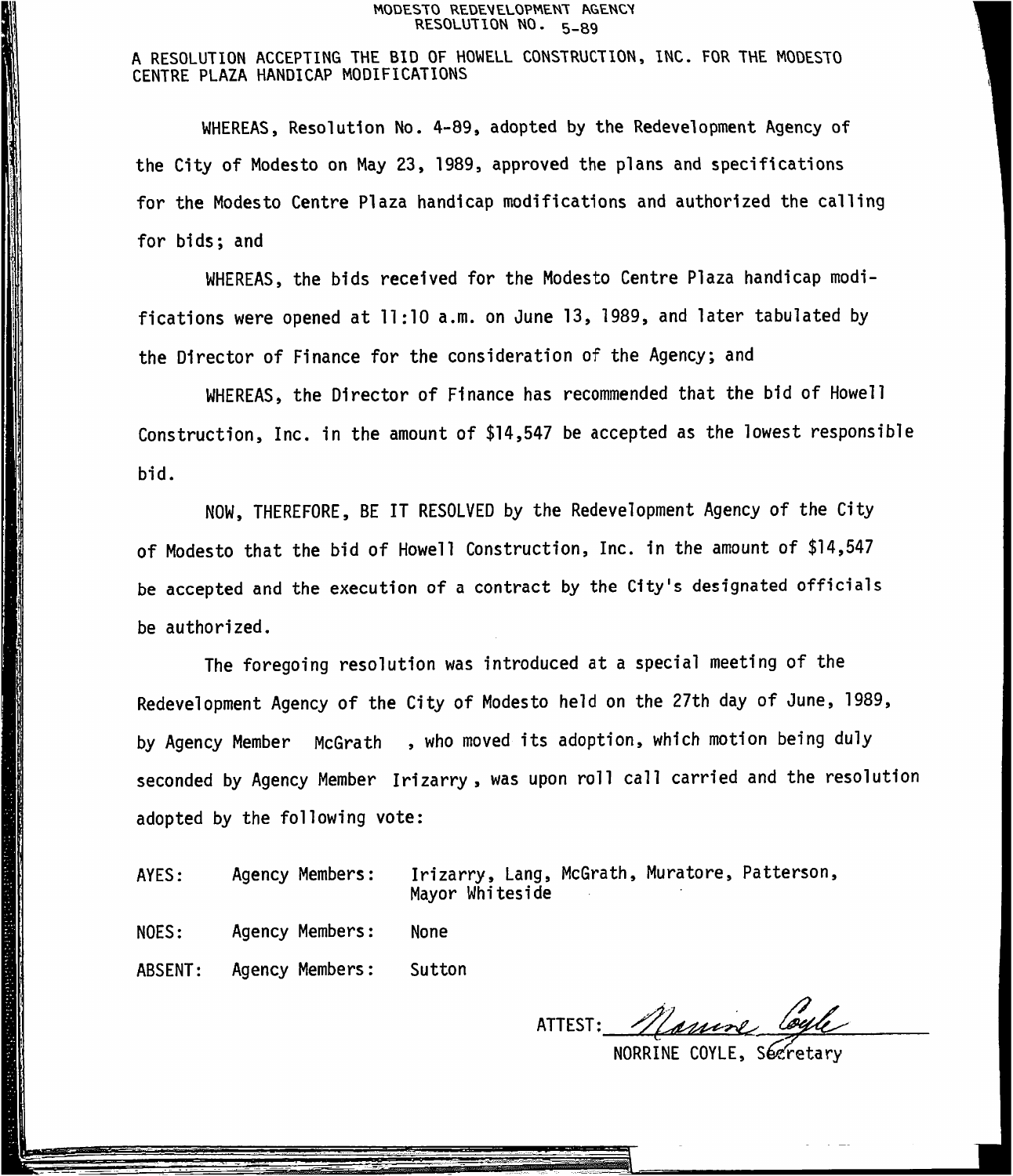#### MODESTO REDEVELOPMENT AGENCY RESOLUTION NO. 6-89

A RESOLUTION APPROVING A LOT LINE ADJUSTMENT BETWEEN THE MODESTO CENTRE PLAZA'S PARK PLAZA AND THE HOTEL'S PARKING LOT

WHEREAS, the current parcel line between the Modesto Centre Plaza's park plaza and the hotel's parking lot does not match exactly the site plan agreed to as part of the Disposition and Development Agreement; and

WHEREAS, the lot line is to be moved slightly to the east to accommodate the vehicle drop-off area which will serve both the hotel and the Centre.

NOW, THEREFORE BE IT RESOLVED by the Redevelopment Agency of the City of Modesto that the Executive Director is authorized to sign an Agreement Pertaining to Lot Line Adjustment.

The foregoing resolution was introduced at <sup>a</sup> special meeting of the Redevelopment Agency of the City of Modesto held on the 18th day of July, 1989, by Agency Member Lang being duly seconded by Agency Member Sutton , was upon roll call carried and the resolution adopted by the following vote: , who moved its adoption, which motion

- AYES: Agency Members: Irizarry, Lang, Muratore, Patterson, Sutton, Mayor Whiteside
- NOES: Agency Members : None

ABSENT: Agency Members : McGrath

Nerris 1 ATTEST:

NORRINE COYLE, Secretary